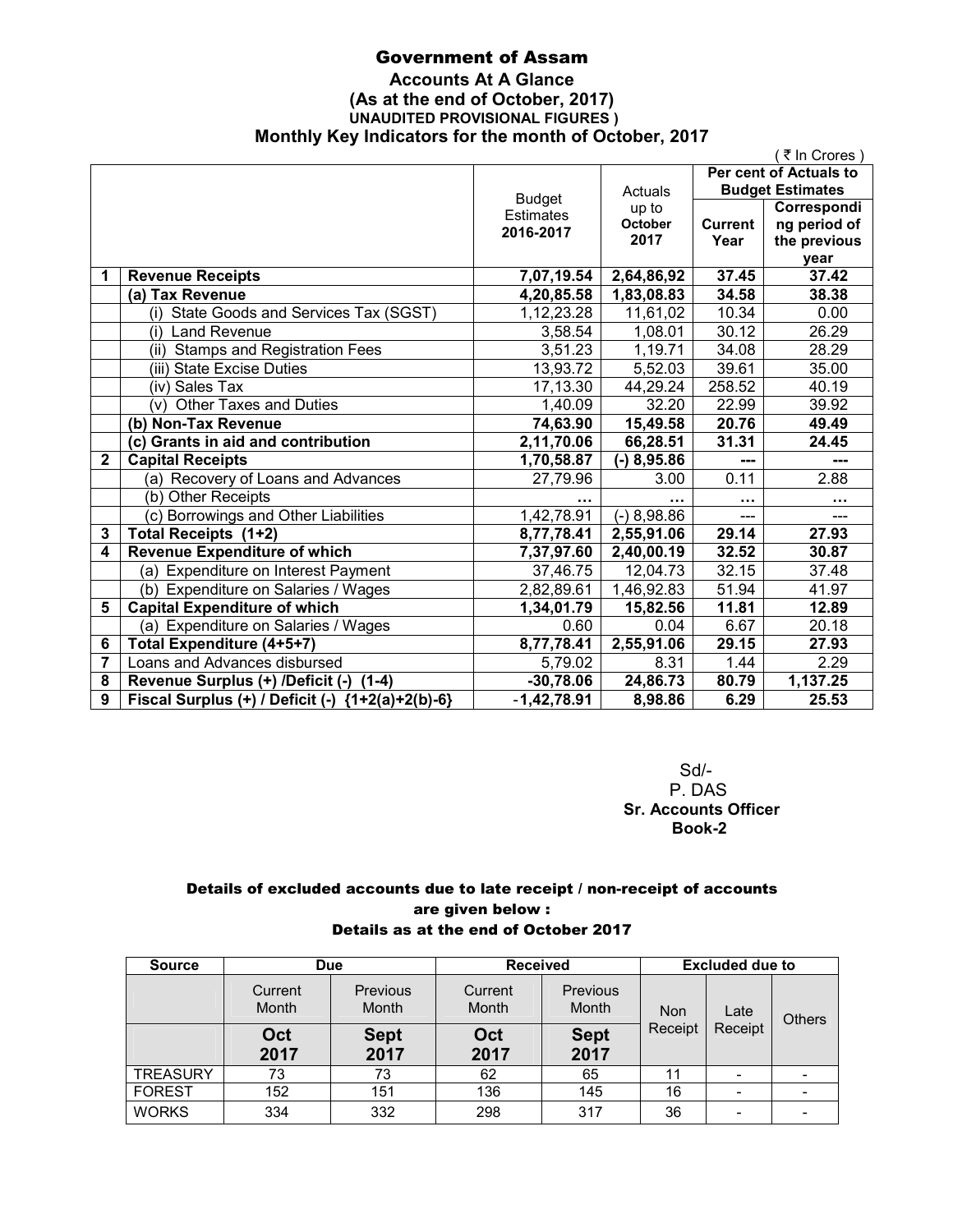# Monthly trend of **TAX REVENUE**  ( Refer to Item No. 1 (a) of Monthly Accounts at a Glance )

|                  |                |                    |                | ( ₹ In crores )    |
|------------------|----------------|--------------------|----------------|--------------------|
|                  |                | 2017-18            |                | 2016-17            |
| <b>Months</b>    | <b>MONTHLY</b> | <b>PROGRESSIVE</b> | <b>MONTHLY</b> | <b>PROGRESSIVE</b> |
| <b>APRIL</b>     | 1.086.22       | 1.086.22           | 2.177.07       | 2.177.07           |
| <b>MAY</b>       | 4,250.07       | 5,336.29           | 2,193.61       | 4,370.68           |
| <b>JUNE</b>      | 2,662.84       | 7,999.13           | 2.214.93       | 6.858.61           |
| <b>JULY</b>      | 1.784.45       | 9,783.58           | 2,209.20       | 8,794.81           |
| <b>AUGUST</b>    | 1,723.13       | 11,506.71          | 2,216.56       | 11,011.37          |
| <b>SEPTEMBER</b> | 3,046.59       | 14,553.30          | 2,258.27       | 13,269.64          |
| <b>OCTOBER</b>   | 3.755.53       | 18.308.83          | 2.304.63       | 15.574.27          |
| <b>NOVEMBER</b>  |                |                    | 1,728.83       | 17,303.10          |
| <b>DECEMBER</b>  |                |                    | 3,854.86       | 21.157.96          |
| <b>JANUARY</b>   |                |                    | 1.612.47       | 22.770.43          |
| <b>FEBRUARY</b>  |                |                    | 2.048.89       | 24.819.32          |
| <b>MARCH</b>     |                |                    | 7.448.88       | 32.268.20          |

**Note :** As the details of excluded accounts are not likely to be the same for the current and corresponding periods, the comparison will be indicative only. For details of excluded accounts, reference to Accounts at a Glance is invited.

# Monthly trend of **NON-TAX REVENUE**  ( Refer to Item No. 1 (b) of Monthly Accounts at a Glance )

|                  |                |                    |                | (₹ In crores)      |
|------------------|----------------|--------------------|----------------|--------------------|
| <b>Months</b>    | 2017-18        |                    | 2016-17        |                    |
|                  | <b>MONTHLY</b> | <b>PROGRESSIVE</b> | <b>MONTHLY</b> | <b>PROGRESSIVE</b> |
| <b>APRIL</b>     | 192.25         | 192.25             | 166.18         | 166.18             |
| <b>MAY</b>       | 205.65         | 397.90             | 186.78         | 352.96             |
| <b>JUNE</b>      | 229.26         | 627.16             | 219.41         | 572.37             |
| <b>JULY</b>      | 178.15         | 805.31             | 198.40         | 770.77             |
| <b>AUGUST</b>    | 338.46         | 1,143.77           | 1,660.97       | 2,431.74           |
| <b>SEPTEMBER</b> | 102.44         | 1,246.21           | 224.28         | 2,656.02           |
| <b>OCTOBER</b>   | 303.37         | 1,549.58           | 237.71         | 2,893.73           |
| <b>NOVEMBER</b>  |                |                    | 279.25         | 3,172.98           |
| <b>DECEMBER</b>  |                |                    | 257.19         | 3,430.17           |
| <b>JANUARY</b>   |                |                    | 264.67         | 3,694.84           |
| <b>FEBRUARY</b>  |                |                    | 98.89          | 3,793.73           |
| <b>MARCH</b>     |                |                    | 514.05         | 4.307.78           |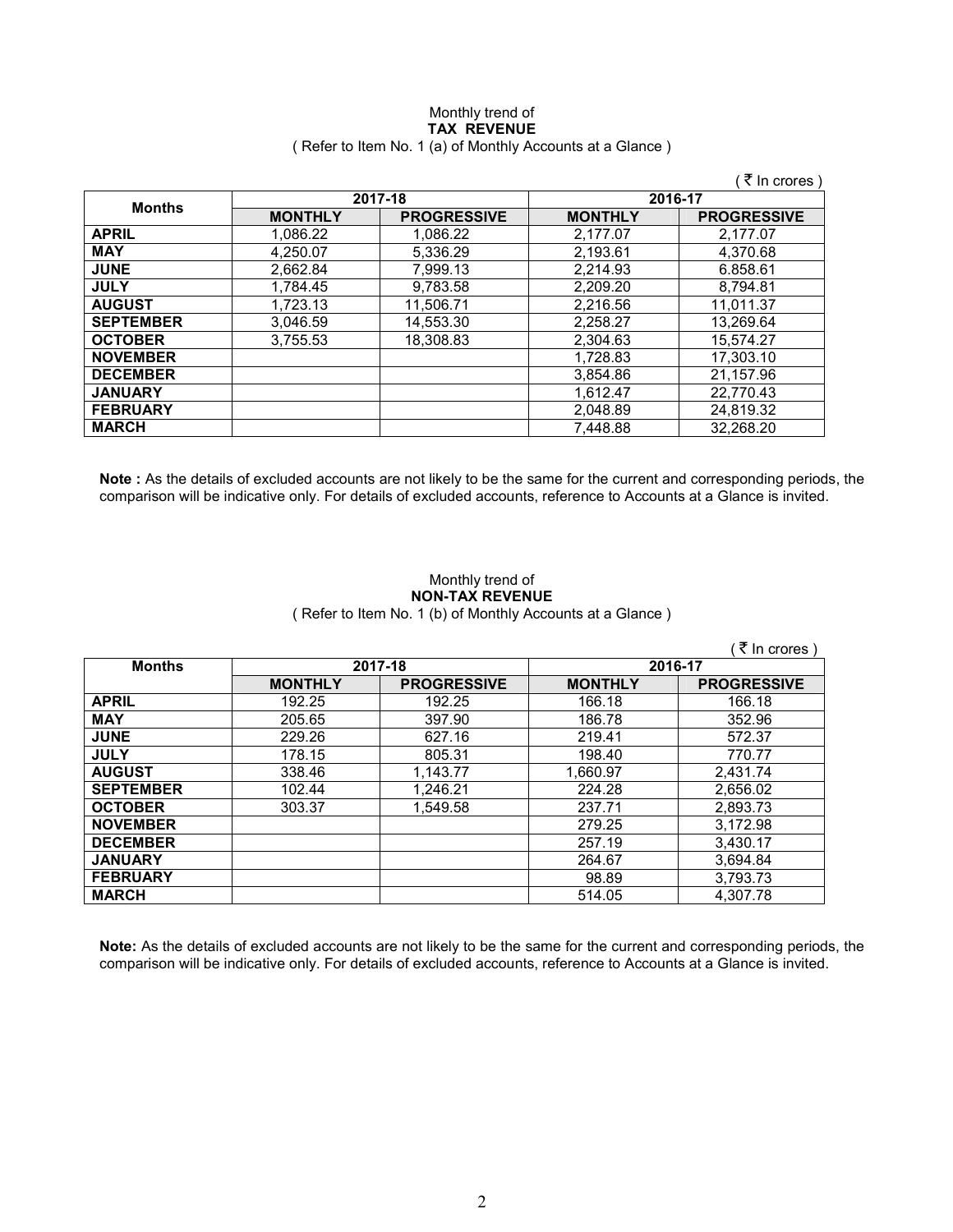# Monthly trend of **GRANTS-IN-AID AND CONTRIBUTION**  ( Refer to Item No. 1 (c) of Monthly Accounts at a Glance )

|                  |                |                    |                | ( ₹ In crores )    |
|------------------|----------------|--------------------|----------------|--------------------|
| <b>Months</b>    | 2017-18        |                    |                | 2016-17            |
|                  | <b>MONTHLY</b> | <b>PROGRESSIVE</b> | <b>MONTHLY</b> | <b>PROGRESSIVE</b> |
| <b>APRIL</b>     | 0.00           | 0.00               | 443.89         | 443.89             |
| <b>MAY</b>       | 1,045.17       | 1,045.17           | 781.92         | 1,225.81           |
| <b>JUNE</b>      | 1,054.06       | 2,099.23           | 908.51         | 2,134.32           |
| <b>JULY</b>      | 2.086.29       | 4,185.52           | 1.104.10       | 3.238.42           |
| <b>AUGUST</b>    | 1.002.04       | 5,187.56           | 515.02         | 3.753.44           |
| <b>SEPTEMBER</b> | 621.50         | 5,809.06           | 2,138.89       | 5,892.33           |
| <b>OCTOBER</b>   | 819.45         | 6,628.51           | 406.10         | 6.298.43           |
| <b>NOVEMBER</b>  |                |                    | 500.94         | 6,799.37           |
| <b>DECEMBER</b>  |                |                    | 948.64         | 7,748.01           |
| <b>JANUARY</b>   |                |                    | 458.34         | 8,206.35           |
| <b>FEBRUARY</b>  |                |                    | 901.98         | 9,108.33           |
| <b>MARCH</b>     |                |                    | 3.431.75       | 12,540.08          |

**Note :** As the details of excluded accounts are not likely to be the same for the current and corresponding periods, the comparison will be indicative only. For details of excluded accounts, reference to Accounts at a Glance is invited.

#### Monthly trend of **RECOVERY OF LOANS AND ADVANCES**  ( Refer to Item No. 2 (a) of Monthly Accounts at a Glance )

 $($   $\bar{z}$  In crores ) **Months 2017-18 2016-17 MONTHLY PROGRESSIVE MONTHLY PROGRESSIVE APRIL** 1.06 1.06 0.41 0.41 **MAY** 0.28 1.34 1.04 1.45 **JUNE** 0.50 1.84 1.00 2.45 **JULY** 0.33 2.17 13.14 15.59 **AUGUST** 0.32 2.49 0.36 15.95 **SEPTEMBER** 0.38 2.87 0.24 16.18<br>**OCTOBER** 0.13 3.00 0.22 16.40 **OCTOBER** | 0.13 | 3.00 | 0.22 | 16.40 **NOVEMBER** 0.22 16.62 **DECEMBER** 2.88 19.50 **JANUARY** 0.61 20.11 **FEBRUARY** 0.16 20.27 **MARCH** 0.36 20.63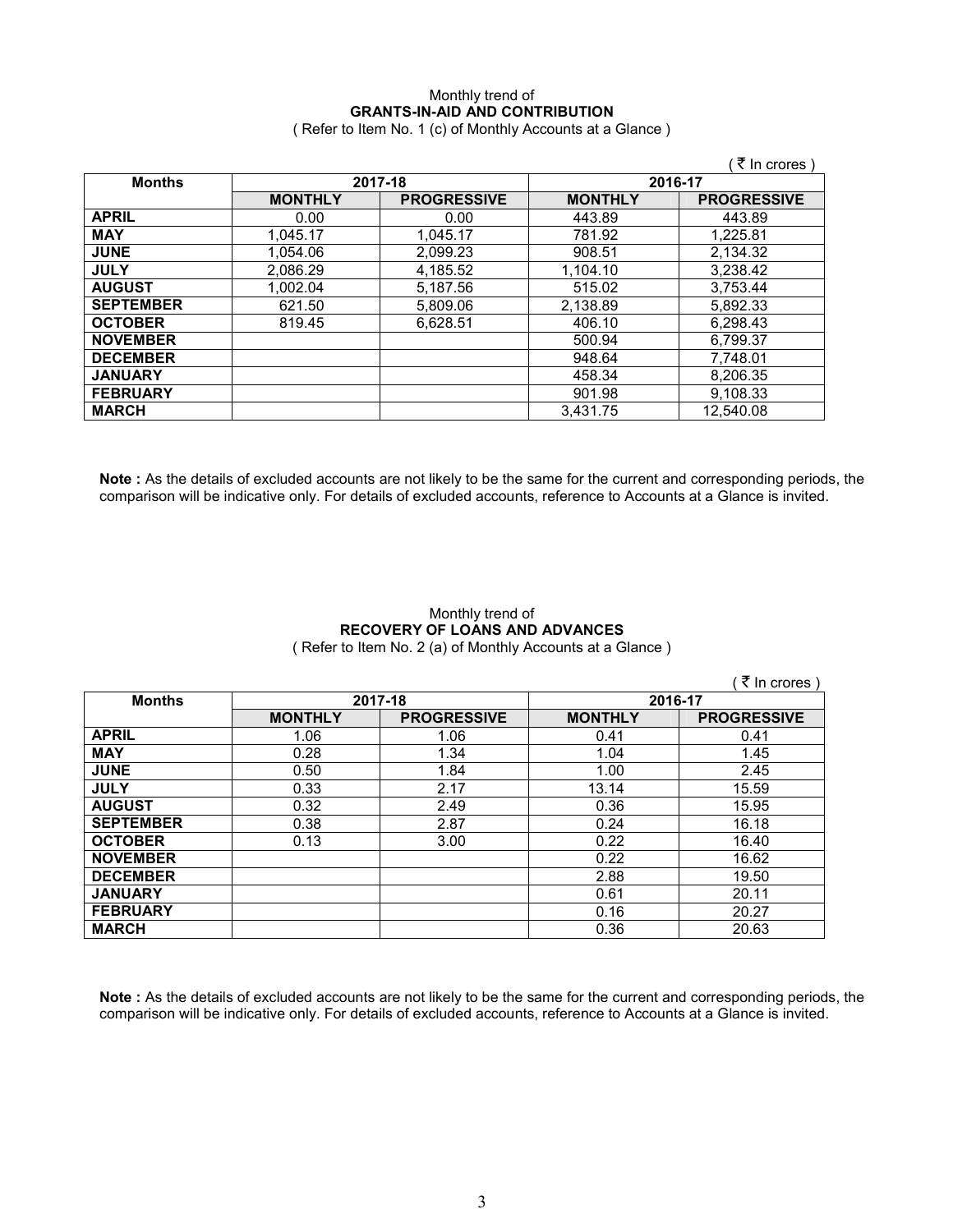# Monthly trend of **OTHER RECEIPTS**  ( Refer to Item No. 2 (b) of Monthly Accounts at a Glance )

|                  |                |                    |                | ′ ₹ In crores `    |
|------------------|----------------|--------------------|----------------|--------------------|
| <b>Months</b>    |                | 2017-18            | 2016-17        |                    |
|                  | <b>MONTHLY</b> | <b>PROGRESSIVE</b> | <b>MONTHLY</b> | <b>PROGRESSIVE</b> |
| <b>APRIL</b>     | 0.00           | 0.00               | 0.00           | 0.00               |
| <b>MAY</b>       | 0.00           | 0.00               | 0.00           | 0.00               |
| <b>JUNE</b>      | 0.00           | 0.00               | 0.00           | 0.00               |
| <b>JULY</b>      | 0.00           | 0.00               | 0.00           | 0.00               |
| <b>AUGUST</b>    | 0.00           | 0.00               | 0.00           | 0.00               |
| <b>SEPTEMBER</b> | 0.00           | 0.00               | 0.00           | 0.00               |
| <b>OCTOBER</b>   | 0.00           | 0.00               | 0.00           | 0.00               |
| <b>NOVEMBER</b>  |                |                    | 0.00           | 0.00               |
| <b>DECEMBER</b>  |                |                    | 0.00           | 0.00               |
| <b>JANUARY</b>   |                |                    | 0.00           | 0.00               |
| <b>FEBRUARY</b>  |                |                    | 0.00           | 0.00               |
| <b>MARCH</b>     |                |                    | 0.00           | 0.00               |

**Note :** As the details of excluded accounts are not likely to be the same for the current and corresponding periods, the comparison will be indicative only. For details of excluded accounts, reference to Accounts at a Glance is invited.

#### Monthly trend of **BORROWINGS AND OTHER LIABILITIES**  ( Refer to Item No. 2 (c) of Monthly Accounts at a Glance )

|                  |                |                    |                | ( ₹ In crores )    |
|------------------|----------------|--------------------|----------------|--------------------|
| <b>Months</b>    |                | 2017-18            | 2016-17        |                    |
|                  | <b>MONTHLY</b> | <b>PROGRESSIVE</b> | <b>MONTHLY</b> | <b>PROGRESSIVE</b> |
| <b>APRIL</b>     | 1.199.78       | 1.199.78           | $-868.08$      | $-868.08$          |
| <b>MAY</b>       | $-3,095.96$    | $-1,896.18$        | 54.76          | $-813.32$          |
| <b>JUNE</b>      | 128.88         | $-1,767.30$        | $-848.10$      | -1661.42           |
| <b>JULY</b>      | 1,127.10       | $-640.20$          | $-858.89$      | $-2.520.31$        |
| <b>AUGUST</b>    | 1.972.65       | 1.332.45           | $-366.39$      | $-2.886.70$        |
| <b>SEPTEMBER</b> | 2.175.91       | 3,508.36           | $-1.296.01$    | $-4.182.71$        |
| <b>OCTOBER</b>   | -4407.22       | $-898.86$          | 1,249.24       | $-2.933.47$        |
| <b>NOVEMBER</b>  |                |                    | 754.47         | $-2.179.00$        |
| <b>DECEMBER</b>  |                |                    | $-108.02$      | $-2.287.02$        |
| <b>JANUARY</b>   |                |                    | 1,999.32       | $-287.70$          |
| <b>FEBRUARY</b>  |                |                    | 1.549.98       | 1.262.28           |
| <b>MARCH</b>     |                |                    | 3.216.23       | 4.478.51           |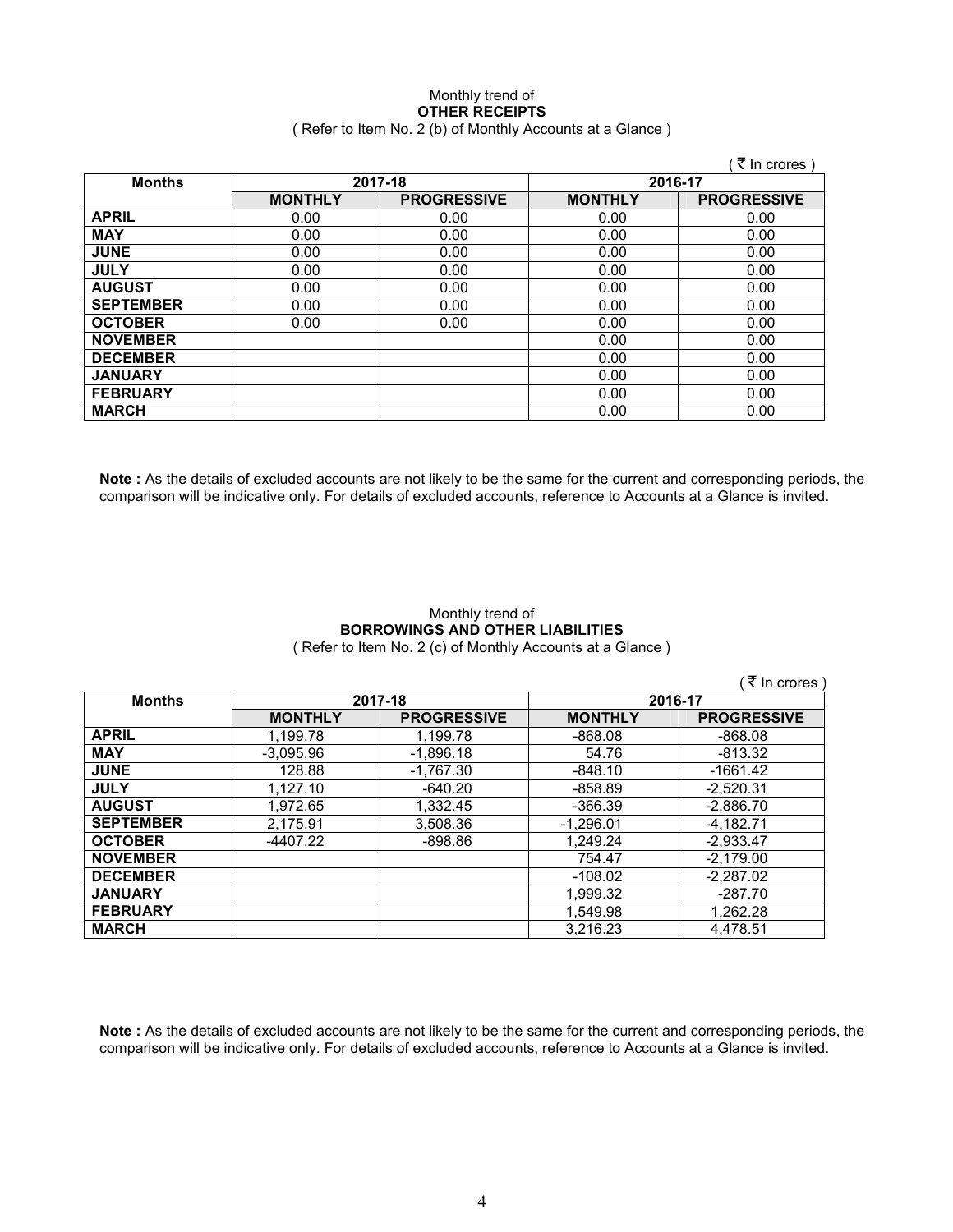# Monthly trend of **TOTAL RECEIPTS**  ( Refer to Item No. 3 of Monthly Accounts at a Glance )

|                  |                |                    |                | (₹ In crores)      |  |         |
|------------------|----------------|--------------------|----------------|--------------------|--|---------|
| <b>Months</b>    | 2017-18        |                    |                |                    |  | 2016-17 |
|                  | <b>MONTHLY</b> | <b>PROGRESSIVE</b> | <b>MONTHLY</b> | <b>PROGRESSIVE</b> |  |         |
| <b>APRIL</b>     | 2,479.31       | 2,479.31           | 1,919.47       | 1.919.47           |  |         |
| <b>MAY</b>       | 2.405.21       | 4,884.52           | 3,218.11       | 5,137.57           |  |         |
| <b>JUNE</b>      | 4,075.54       | 8,960.06           | 2,495.75       | 7,633.33           |  |         |
| <b>JULY</b>      | 5,176.32       | 14,136.38          | 2,665.95       | 10.299.28          |  |         |
| <b>AUGUST</b>    | 5.036.60       | 19.172.98          | 4.026.52       | 14.325.80          |  |         |
| <b>SEPTEMBER</b> | 5,946.82       | 25,119.80          | 3,325.66       | 17,651.46          |  |         |
| <b>OCTOBER</b>   | 471.26         | 25.591.06          | 4.197.90       | 21.849.36          |  |         |
| <b>NOVEMBER</b>  |                |                    | 3.263.71       | 25.113.07          |  |         |
| <b>DECEMBER</b>  |                |                    | 4,955.55       | 30.068.62          |  |         |
| <b>JANUARY</b>   |                |                    | 4.335.41       | 34.404.03          |  |         |
| <b>FEBRUARY</b>  |                |                    | 4.599.90       | 39.003.93          |  |         |
| <b>MARCH</b>     |                |                    | 14.611.27      | 53.615.20          |  |         |

**Note** : As the details of excluded accounts are not likely to be the same for the current and corresponding periods, the comparison will be indicative only. For details of excluded accounts, reference to Accounts at a Glance is invited.

# Monthly trend of **EXPENDITURE ON INTEREST PAYMENT**  ( Refer to Item No. 4 (a) of Monthly Accounts at a Glance )

|                  |                |                    |                | (₹ In crores)      |
|------------------|----------------|--------------------|----------------|--------------------|
| <b>Months</b>    | 2017-18        |                    | 2016-17        |                    |
|                  | <b>MONTHLY</b> | <b>PROGRESSIVE</b> | <b>MONTHLY</b> | <b>PROGRESSIVE</b> |
| <b>APRIL</b>     | 115.65         | 115.65             | 103.52         | 103.52             |
| <b>MAY</b>       | 32.94          | 148.59             | 317.46         | 420.98             |
| <b>JUNE</b>      | 203.98         | 352.57             | $-79.86$       | 341.12             |
| <b>JULY</b>      | 189.05         | 541.62             | 164.90         | 506.02             |
| <b>AUGUST</b>    | 254.39         | 796.01             | 237.59         | 743.61             |
| <b>SEPTEMBER</b> | 352.36         | 1,148.37           | 347.06         | 1,090.67           |
| <b>OCTOBER</b>   | 56.36          | 1,204.73           | 112.28         | 1,202.95           |
| <b>NOVEMBER</b>  |                |                    | 80.42          | 1,283.37           |
| <b>DECEMBER</b>  |                |                    | 131.78         | 1415.15            |
| <b>JANUARY</b>   |                |                    | 193.15         | 1.608.30           |
| <b>FEBRUARY</b>  |                |                    | 261.49         | 1,869.79           |
| <b>MARCH</b>     |                |                    | 408.14         | 2.277.93           |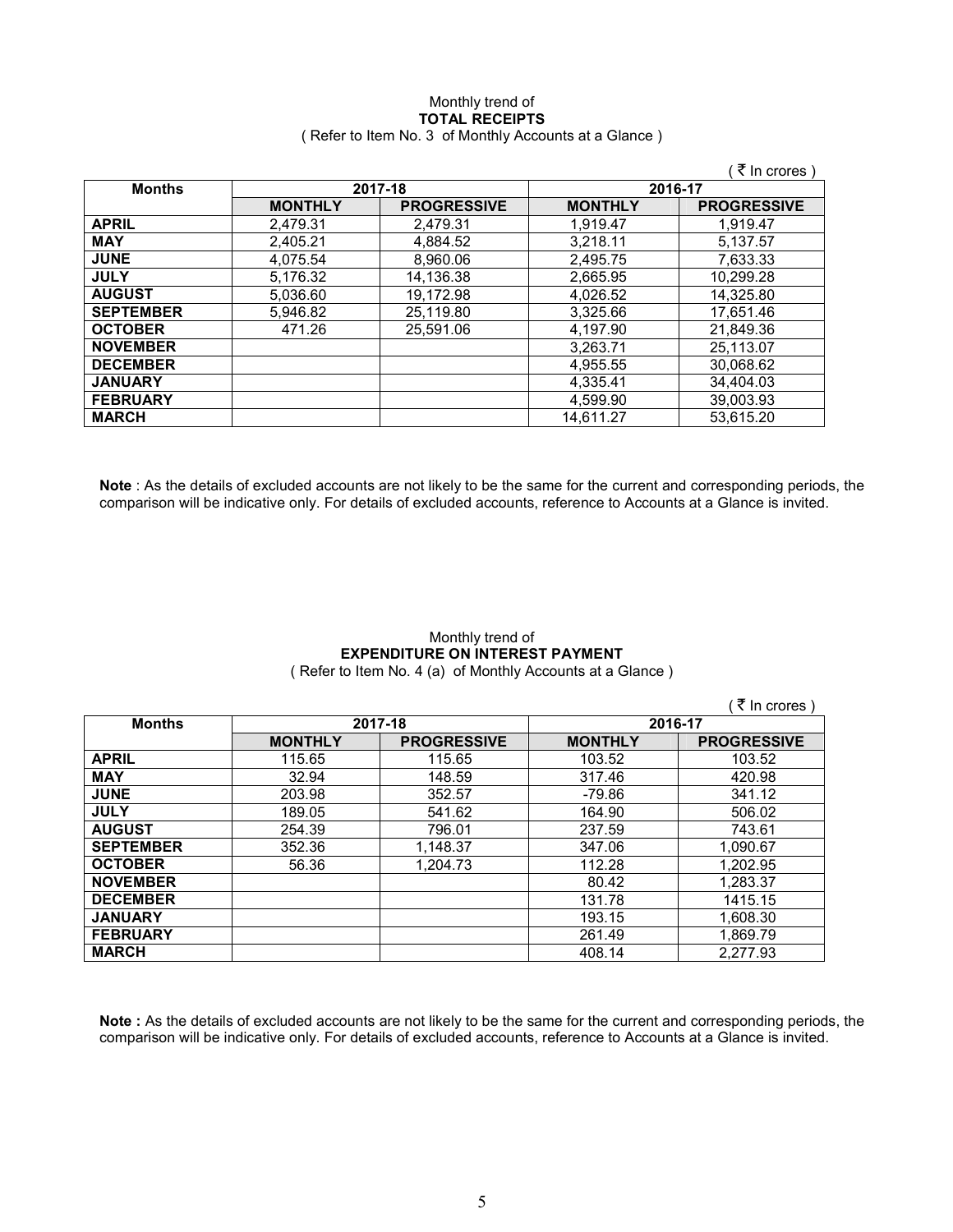# Monthly trend of **REVENUE EXPENDITURE**  ( Refer to Item No. 4 of Monthly Accounts at a Glance )

|                  |                |                    |                | ∶₹ In crores )     |
|------------------|----------------|--------------------|----------------|--------------------|
|                  |                | 2017-18            | 2016-17        |                    |
| <b>Months</b>    | <b>MONTHLY</b> | <b>PROGRESSIVE</b> | <b>MONTHLY</b> | <b>PROGRESSIVE</b> |
| <b>APRIL</b>     | 2,448.53       | 2,448.53           | 1.914.34       | 1,914.34           |
| <b>MAY</b>       | 2,367.63       | 4.816.16           | 3,033.16       | 4.947.50           |
| <b>JUNE</b>      | 3.928.76       | 8.744.92           | 2,399.21       | 7,346.71           |
| <b>JULY</b>      | 4.880.04       | 13.624.96          | 2.434.50       | 9.781.21           |
| <b>AUGUST</b>    | 4.634.74       | 18.259.70          | 3.803.68       | 13.584.89          |
| <b>SEPTEMBER</b> | 5,716.28       | 23,975.98          | 2,997.54       | 16,582.43          |
| <b>OCTOBER</b>   | 24.21          | 24.000.19          | 3.723.35       | 20.305.78          |
| <b>NOVEMBER</b>  |                |                    | 3.084.90       | 23.390.68          |
| <b>DECEMBER</b>  |                |                    | 4,548.26       | 27,938.94          |
| <b>JANUARY</b>   |                |                    | 3.823.97       | 31.762.91          |
| <b>FEBRUARY</b>  |                |                    | 4,010.77       | 35,773.68          |
| <b>MARCH</b>     |                |                    | 12.164.28      | 47.937.96          |

**Note :** As the details of excluded accounts are not likely to be the same for the current and corresponding periods, the comparison will be indicative only. For details of excluded accounts, reference to Accounts at a Glance is invited.

# Monthly trend of **CAPITAL EXPENDITURE**  ( Refer to Item No. 5 of Monthly Accounts at a Glance )

|                  |                |                    |                | (₹ In crores)      |
|------------------|----------------|--------------------|----------------|--------------------|
|                  |                | 2017-18            | 2016-17        |                    |
| <b>Months</b>    | <b>MONTHLY</b> | <b>PROGRESSIVE</b> | <b>MONTHLY</b> | <b>PROGRESSIVE</b> |
| <b>APRIL</b>     | 29.68          | 29.68              | 5.13           | 5.13               |
| <b>MAY</b>       | 37.58          | 67.26              | 184.95         | 190.08             |
| <b>JUNE</b>      | 146.63         | 213.89             | 96.39          | 286.47             |
| <b>JULY</b>      | 295.83         | 509.72             | 231.44         | 517.91             |
| <b>AUGUST</b>    | 400.53         | 910.25             | 222.83         | 740.74             |
| <b>SEPTEMBER</b> | 227.22         | 1,137.47           | 325.83         | 1,066.57           |
| <b>OCTOBER</b>   | 445.09         | 1,582.56           | 463.85         | 1,530.42           |
| <b>NOVEMBER</b>  |                |                    | 178.26         | 1,708.68           |
| <b>DECEMBER</b>  |                |                    | 344.04         | 2.052.72           |
| <b>JANUARY</b>   |                |                    | 477.44         | 2,530.16           |
| <b>FEBRUARY</b>  |                |                    | 271.09         | 2,801.25           |
| <b>MARCH</b>     |                |                    | 2.376.58       | 5.177.83           |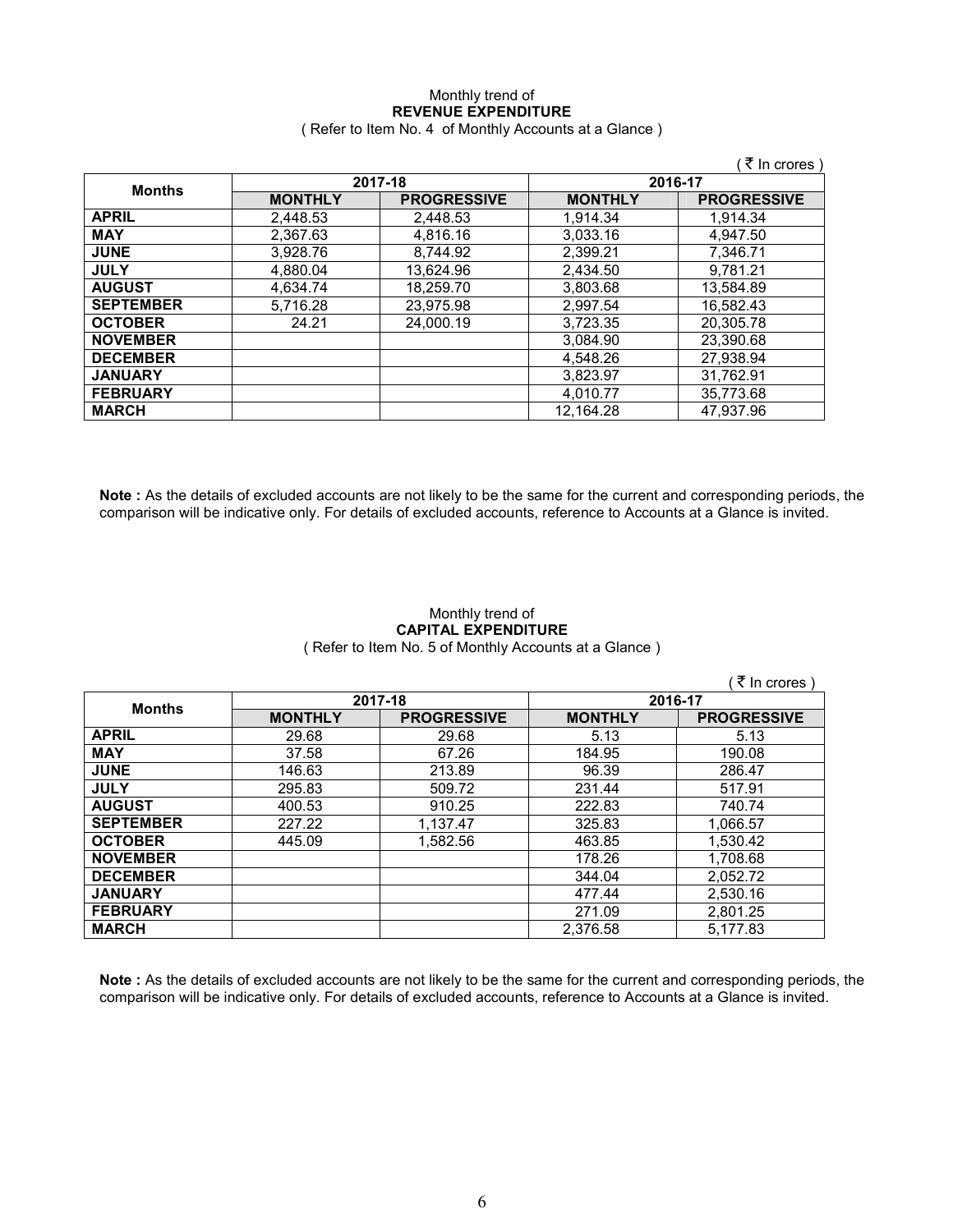# Monthly trend of **TOTAL EXPENDITURE**  ( Refer to Item No. 6 of Monthly Accounts at a Glance )

|                  |                |                    |                | ( ₹ In crores )    |  |         |
|------------------|----------------|--------------------|----------------|--------------------|--|---------|
| <b>Months</b>    | 2017-18        |                    |                |                    |  | 2016-17 |
|                  | <b>MONTHLY</b> | <b>PROGRESSIVE</b> | <b>MONTHLY</b> | <b>PROGRESSIVE</b> |  |         |
| <b>APRIL</b>     | 2,479.31       | 2.479.31           | 1,919.47       | 1.919.47           |  |         |
| <b>MAY</b>       | 2.405.21       | 4,884.52           | 3.218.11       | 5.137.58           |  |         |
| <b>JUNE</b>      | 4.075.54       | 8.960.06           | 2.495.75       | 7.633.33           |  |         |
| <b>JULY</b>      | 5.176.32       | 14,136.38          | 2,665.95       | 10.299.28          |  |         |
| <b>AUGUST</b>    | 5.036.60       | 19.172.98          | 4.026.52       | 14.325.80          |  |         |
| <b>SEPTEMBER</b> | 5,946.82       | 25,119.80          | 3,325.66       | 17,651.46          |  |         |
| <b>OCTOBER</b>   | 471.26         | 25.591.06          | 4.197.90       | 21.849.36          |  |         |
| <b>NOVEMBER</b>  |                |                    | 3,263.71       | 25,113.07          |  |         |
| <b>DECEMBER</b>  |                |                    | 4,955.55       | 30,068.62          |  |         |
| <b>JANUARY</b>   |                |                    | 4,335.41       | 34,404.03          |  |         |
| <b>FEBRUARY</b>  |                |                    | 4,599.90       | 39,003.93          |  |         |
| <b>MARCH</b>     |                |                    | 14.611.27      | 53,615.20          |  |         |

**Note :** As the details of excluded accounts are not likely to be the same for the current and corresponding periods, the comparison will be indicative only. For details of excluded accounts, reference to Accounts at a Glance is invited.

# Monthly trend of **LOANS AND ADVANCES DISBURSED**

( Refer to Item No. 7 of Monthly Accounts at a Glance )

|                  |                |                    |                | ₹ In crores )      |
|------------------|----------------|--------------------|----------------|--------------------|
| <b>Months</b>    | 2017-18        |                    | 2016-17        |                    |
|                  | <b>MONTHLY</b> | <b>PROGRESSIVE</b> | <b>MONTHLY</b> | <b>PROGRESSIVE</b> |
| <b>APRIL</b>     | 1.10           | 1.10               | 0.00           | 0.00               |
| <b>MAY</b>       | 0.00           | 1.10               | 0.00           | 0.00               |
| <b>JUNE</b>      | 0.15           | 1.25               | 0.15           | 0.15               |
| <b>JULY</b>      | 0.45           | 1.70               | 0.01           | 0.16               |
| <b>AUGUST</b>    | 1.33           | 3.03               | 0.01           | 0.17               |
| <b>SEPTEMBER</b> | 3.32           | 6.35               | 2.29           | 2.46               |
| <b>OCTOBER</b>   | 1.96           | 8.31               | 10.70          | 13.16              |
| <b>NOVEMBER</b>  |                |                    | 0.55           | 13.71              |
| <b>DECEMBER</b>  |                |                    | 63.25          | 76.96              |
| <b>JANUARY</b>   |                |                    | 34.00          | 110.96             |
| <b>FEBRUARY</b>  |                |                    | 318.04         | 429.00             |
| <b>MARCH</b>     |                |                    | 70.41          | 499.41             |